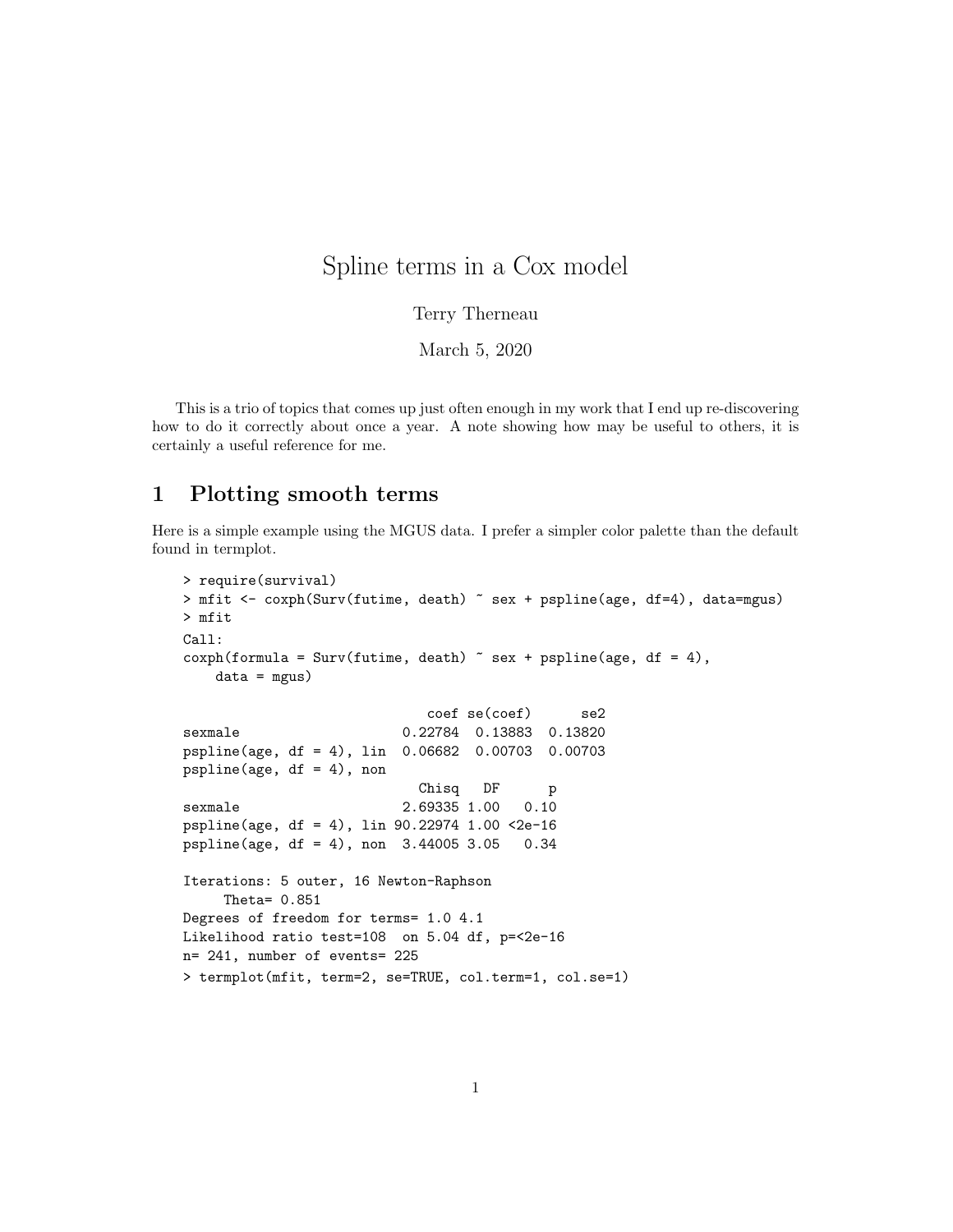

Note that the term=2 option is passed directly from the termplot routine to a predict(fit, type='terms') call. For coxph models, the predict function allows terms to be specified either by position or name. Other routines, e.g. gam, respond only to a name. (This can be a bit of a pain since it must exactly match the printed call in both spelling and spacing; and the printed spacing may not match what the user typed.)

Three questions are whether the curve is significantly non-linear, how the curve is centered and whether we can easily plot it on the hazard as opposed to the log hazard scale. The first question is answered by the printout, the solution to the others is to use the plot=FALSE option of termplot, which returns the data points that would be plotted back to the user.

```
> ptemp <- termplot(mfit, se=TRUE, plot=FALSE)
> attributes(ptemp)
$constant
[1] 3.334793
$names
[1] "sex" "age"
> ptemp$age[1:4,]
   x y se
1 34 -2.493101 0.5946620
2 35 -2.365152 0.5301362
3 36 -2.237191 0.4720479
```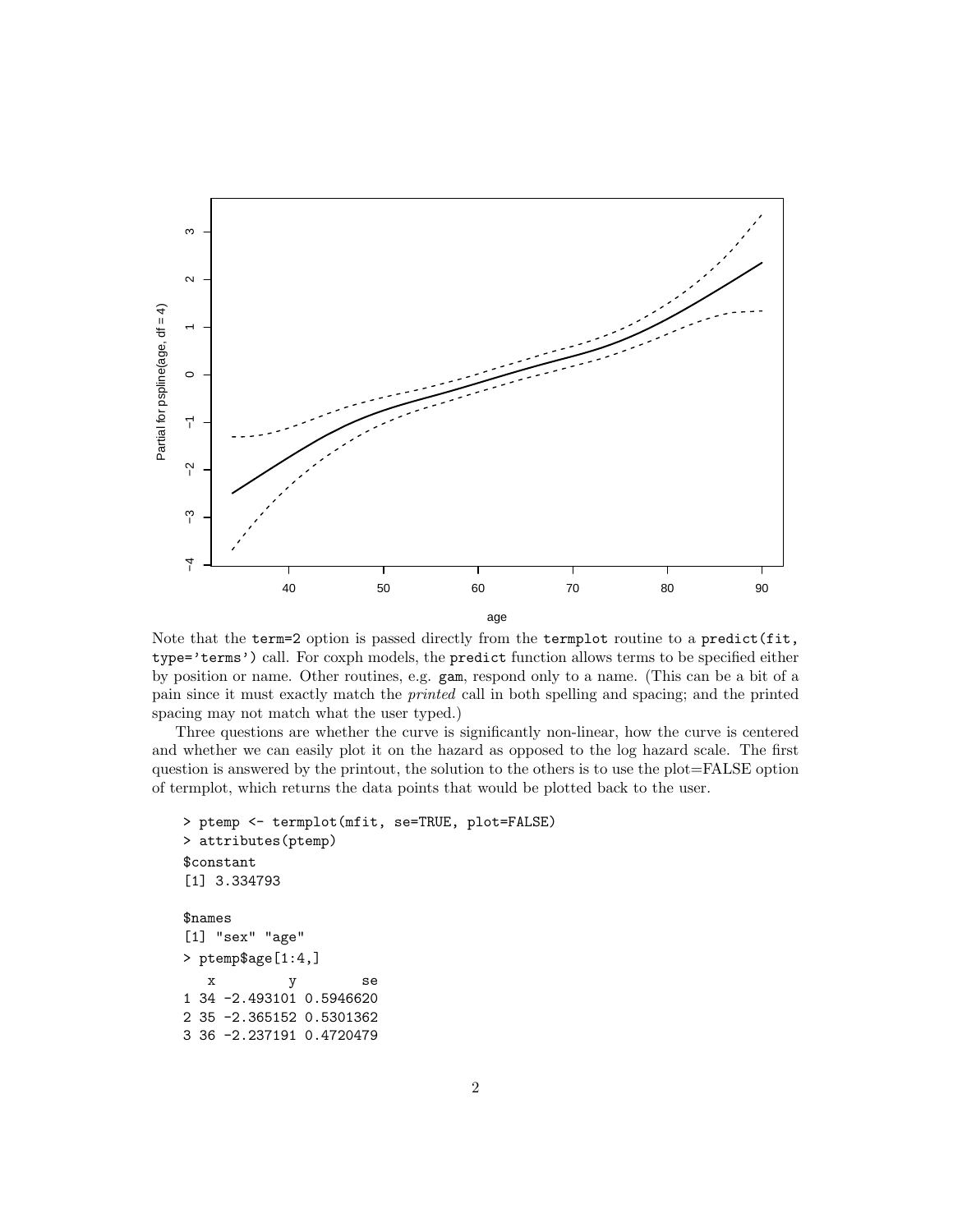4 37 -2.109559 0.4208977

The termplot function depends on a call to predict with type='terms', which returns a centered set of predictions. Like a simple linear model fit, the intercept is a separate term, which is found in the "constant" attribute above, and each column of the result is centered so that the average predicted value is zero. Since any given x value may appear multiple times in the data and thus in the result of predict, and the termplot function removes duplicates, the data returned by termplot may not be precisely centered at zero.

Now suppose we want to redraw this on log scale with age 50 as the reference, i.e., the risk is 1 for a 50 year old. Since the Cox model is a relative hazards model we can choose whatever center we like. (If there were no one of exactly age 50 in the data set the first line below would need to do an interpolation, e.g. by using the approx function.)

```
> ageterm <- ptemp$age # this will be a data frame
> center <- with(ageterm, y[x==50])
> ytemp <- ageterm$y + outer(ageterm$se, c(0, -1.96, 1.96), '*')
> matplot(ageterm$x, exp(ytemp - center), log='y',
          type='l', lty=c(1,2,2), col=1,xlab="Age at diagnosis", ylab="Relative death rate")
```


Voila! We now have a plot that is interpretable with respect to a fixed reference. The approach is appropriate for any term, not just psplines. The above plot uses log scale for the y axis which is appropriate for the question of whether a non-linear age effect was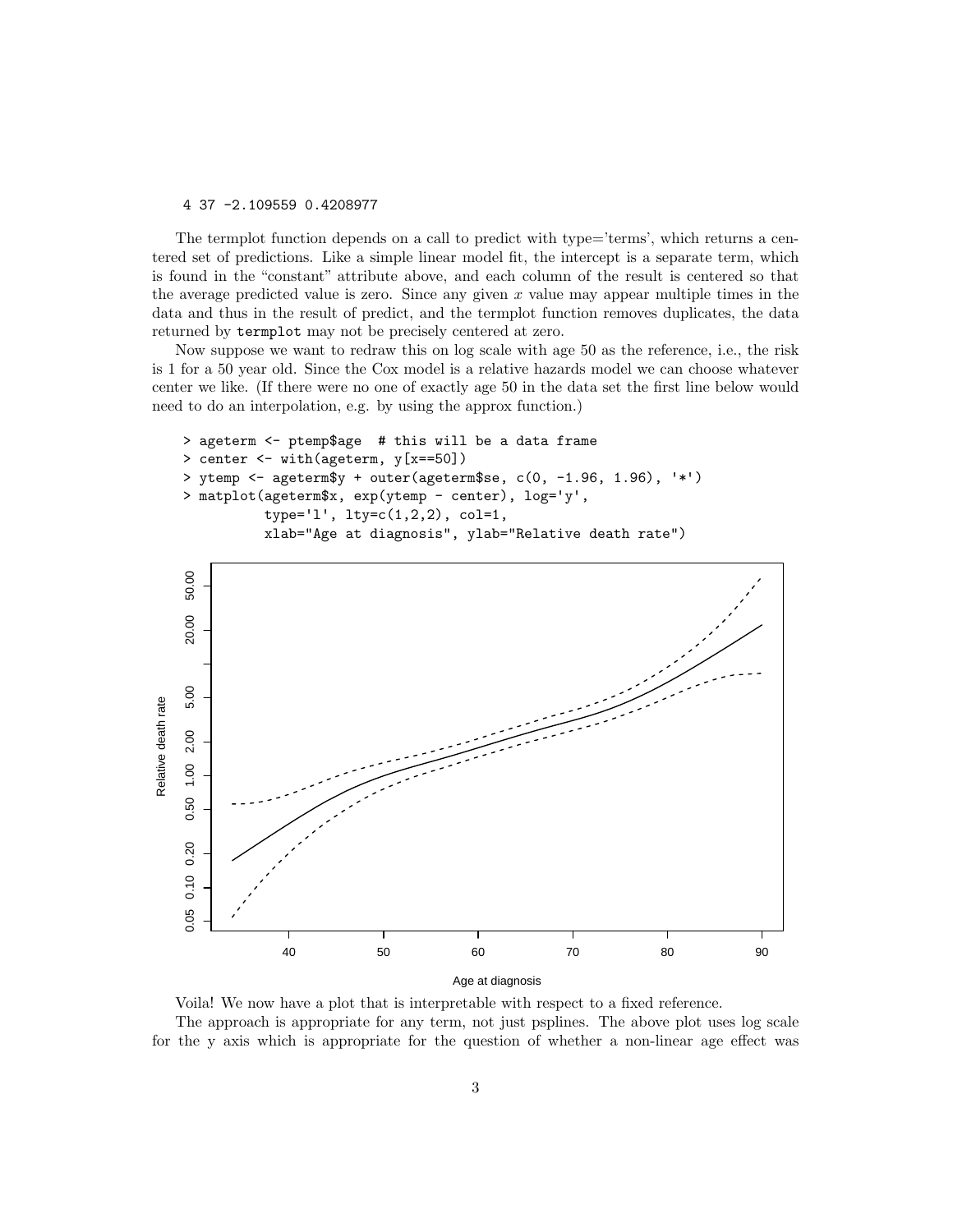even necessary for this model (it is not), one could remove the log argument to emphasize the Gomperzian effect of age on mortality.

## 2 Monotone splines

Consider the following model using the mgus2 data set.

```
> fit <- coxph(Surv(futime, death) ~ age + pspline(hgb, 4), mgus2)
> fit
Call:
\text{cosph}(\text{formula} = \text{Surv}(\text{future}, \text{death}) \tilde{ } age + pspline(hgb, 4),
    data = mgus2)coef se(coef) se2
age 0.05394 0.00337 0.00336
pspline(hgb, 4), linear -0.11579 0.01612 0.01612
pspline(hgb, 4), nonlin
                           Chisq DF p
age 256.31805 1.00 < 2e-16
pspline(hgb, 4), linear 51.56708 1.00 6.9e-13
pspline(hgb, 4), nonlin 18.77963 3.06 0.00033
Iterations: 6 outer, 16 Newton-Raphson
    Theta= 0.942
Degrees of freedom for terms= 1.0 4.1
Likelihood ratio test=420 on 5.06 df, p=<2e-16
n= 1371, number of events= 957
   (13 observations deleted due to missingness)
> termplot(fit, se=TRUE, term=2, col.term=1, col.se=1,
          xlab="Hemoglobin level")
```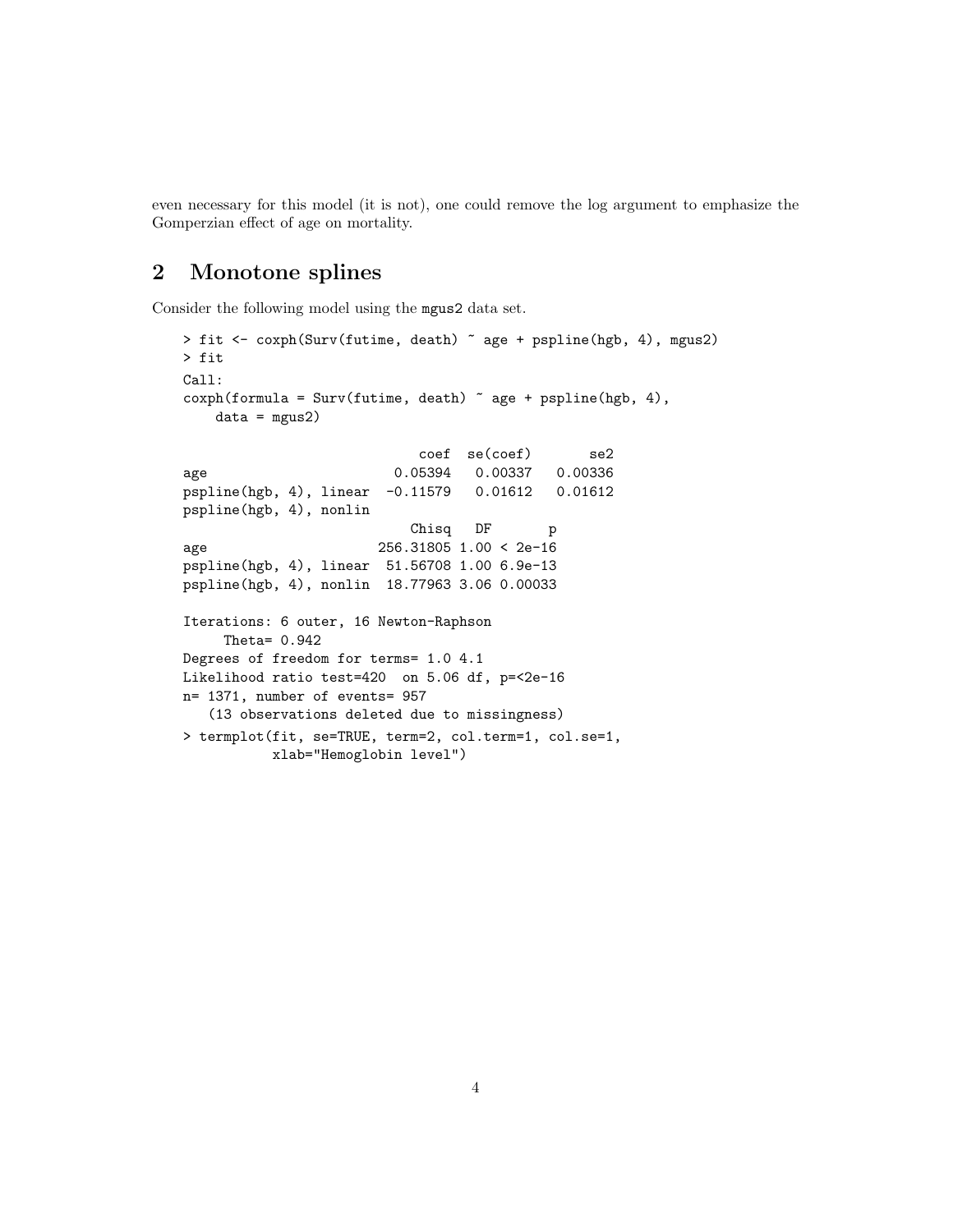

Low hemoglobin or anemia is a recognized marker of frailty in older age, so the rise in risk for low levels is not surprising. The rise on the right hand portion of the curve is less believable the normal range of HGB is 12-15.5 for women and 13.5 to 17.5 for men, why would we expect a rise there? A monotone fit that forces the curve to be horizontal from 14 onward fits well within the confidence bands, so we might want to force monotonicity.

There are two tools for this within the pspline function. The first is to decrease the overall degrees of freedom and the second is to use combine option to force equality of selected coefficients. Start by decreasing the degrees of freedom. The pspline function automatically picks the number of basis (nterms) to be "sufficiently large" for the given degrees of freedom. We fix it at a single value for the rest of this example to better isolate the effects of degrees of freedom and of constraints.

```
> termplot(fit, se=TRUE, col.term=1, col.se=1, term=2,
           xlab="Hemoglobin level", ylim=c(-.4, 1.3))> df \leftarrow c(3, 2.5, 2)> for (i in 1:3) {
      tfit <- coxph(Surv(futime, death) ~ age +
                    pspline(hgb, df[i], nterm=8), mgus2)
      temp <- termplot(tfit, se=FALSE, plot=FALSE, term=2)
      lines(temp$hgb$x, temp$hgb$y, col=i+1, lwd=2)
  }
> legend(14, 1, paste("df=", c(4, df)), lty=1, col=1:4, lwd=2)
```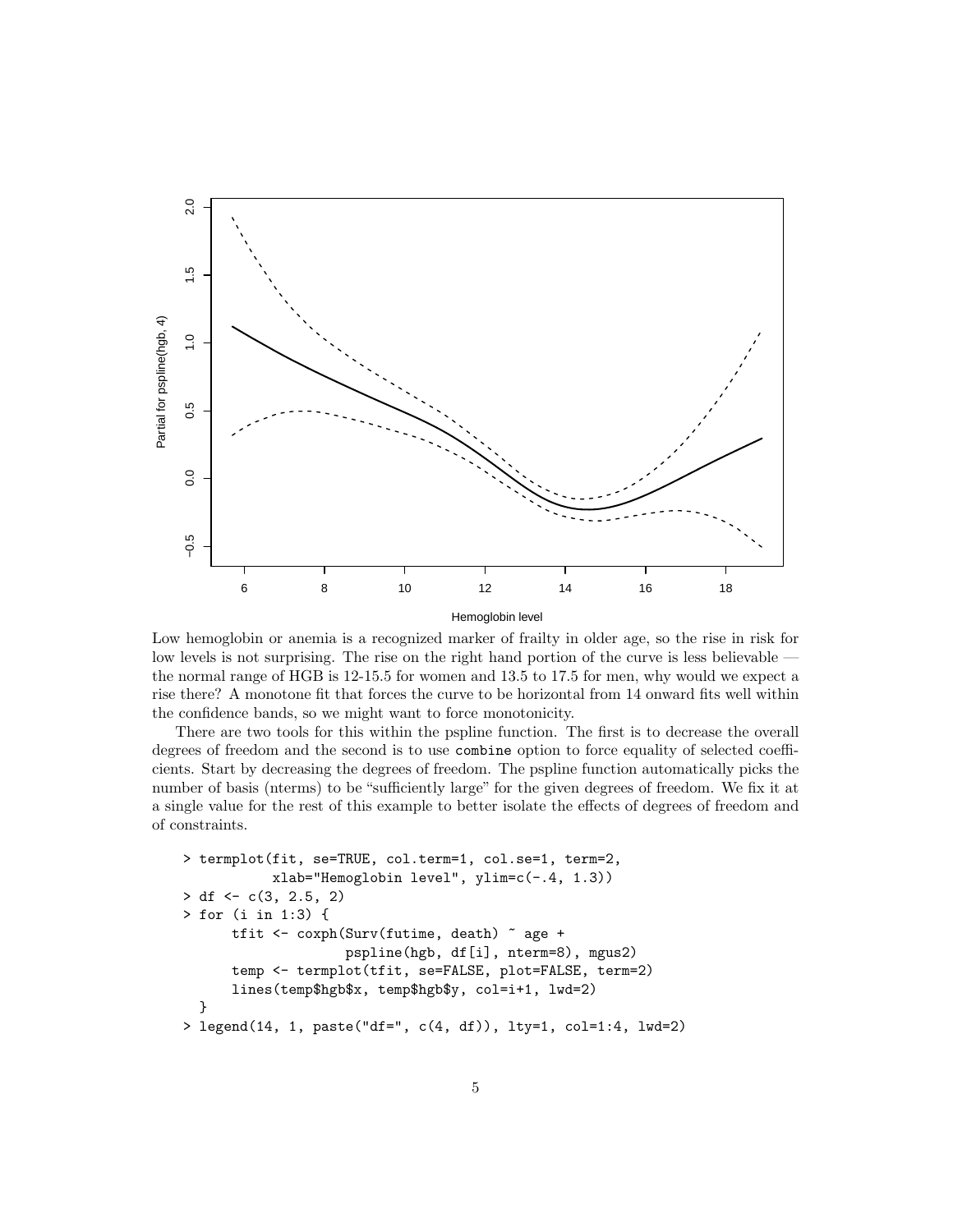

This has reduced, but not eliminated, the right hand rise at the expense of a less sharp transition at the value of 14. The combine option makes use of a property of the P-spline basis, which is that the curve will be monotone if and only if the coefficients are monotone. We can then use a pool adjacent violators algorithm to sequentially force equality for those coefficients which go the wrong way. Look at the coefficients for the fit with 2.5 degrees of freedom.

```
> fit2a <- coxph(Surv(futime, death) ~ age + pspline(hgb, 2.5, nterm=8), mgus2)
> coef(fit2a)
       age ps(hgb)3 ps(hgb)4 ps(hgb)5 ps(hgb)6
0.05399819 -0.26149468 -0.52044496 -0.77438892 -1.04488355
   ps(hgb)7 ps(hgb)8 ps(hgb)9 ps(hgb)10 ps(hgb)11
-1.35106599 -1.59448244 -1.61297463 -1.50478222 -1.38368954
  ps(hgb)12
-1.26113182
> plot(1:10, coef(fit2a)[-1])
```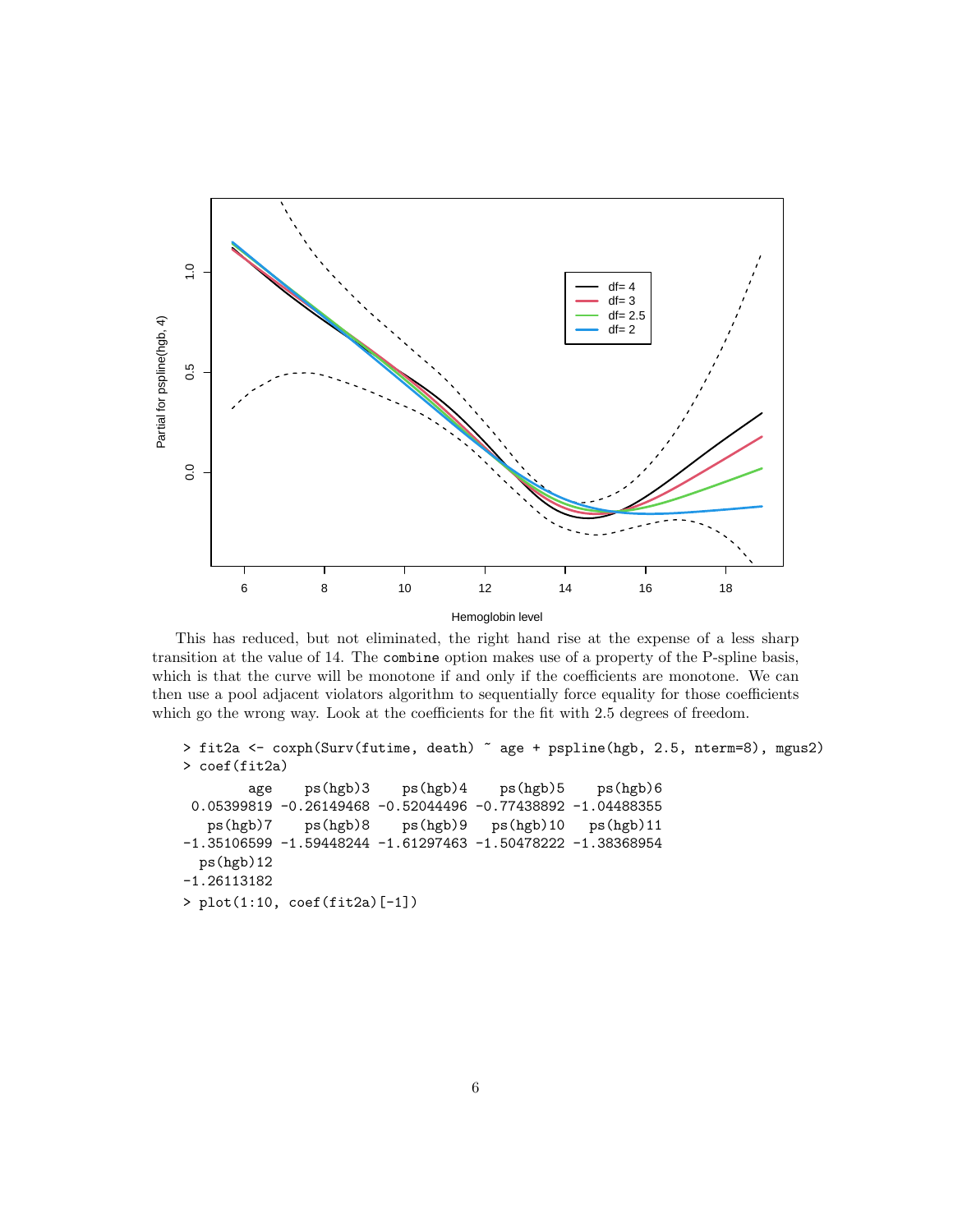

Now force the last 3 to be equal, then the last 4, and see how this changes the fit.

```
> temp <- c(1:7, 8,8,8)
> fit2b <- coxph(Surv(futime, death) ~ age +
                 pspline(hgb, 2.5, nterm=8, combine=temp),
                 data= mgus2)
> temp2 <- c(1:6, 7,7,7,7)
> fit2c <- coxph(Surv(futime, death) ~ age +
                 pspline(hgb, 2.5, nterm=8, combine=temp2),
                 data= mgus2)
> matplot(1:10, cbind(coef(fit2a)[-1], coef(fit2b)[temp+1],
                      coef(fit2c)[temp2+1]), type='b', pch='abc',
                      xlab="Term", ylab="Pspline coef")
```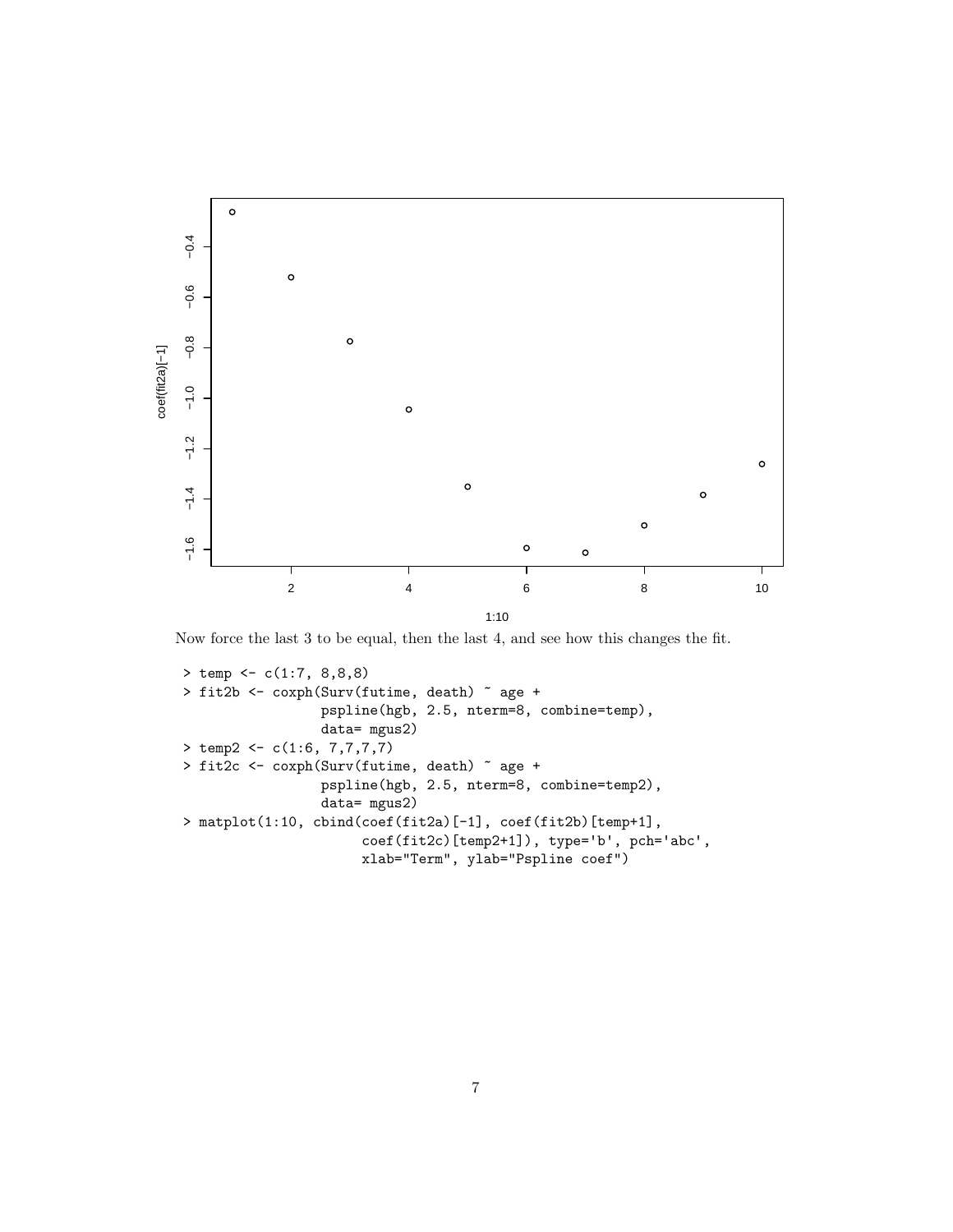

We see that constraining the last four terms along with a degrees of freedom of is almost enough to force monotonicity; it may be sufficient if our goal is a simple plot for display.

This dance between degrees of freedom, number of terms, and constraints has a component of artistry. When all three values become large the result will begin to approach a step function, reminiscent of non-parametric isotonic regression, whereas small values begin to approach a linear fit. The best compromise of smoothness and constraints will be problem specific.

## 3 Splines in an interaction

As an example we will use the effect of age on survival in the flchain data set, a population based sample of subjects from Olmsted County, Minnesota. If we look at a simple model using age and sex we see that both are very significant.

```
> options(show.signif.stars=FALSE) # display intelligence
> fit1 <- coxph(Surv(futime, death) ~ sex + pspline(age, 3), data=flchain)
> fit1
Call:
cosh(formula = Surv(futime, death) \tilde{ } sex + pspline(age, 3),
   data = flchain)
                          coef se(coef) se2 Chisq
sexM 4.09e-01 4.40e-02 4.40e-02 8.64e+01
```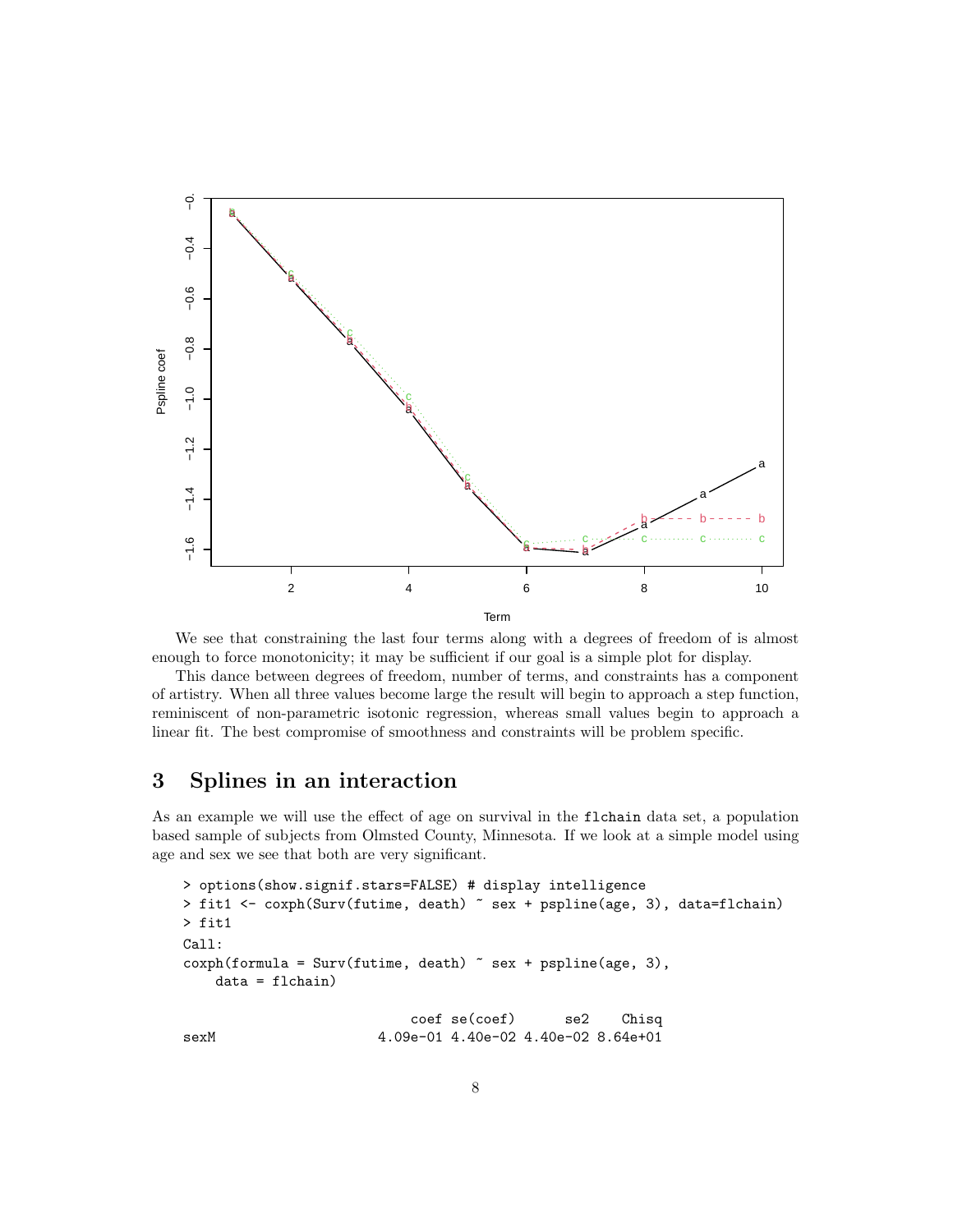```
pspline(age, 3), linear 1.12e-01 2.20e-03 2.20e-03 2.59e+03
pspline(age, 3), nonlin 1.09e+01
                       DF p
sexM 1.00 <2e-16
pspline(age, 3), linear 1.00 <2e-16
pspline(age, 3), nonlin 2.09 0.0048
Iterations: 7 outer, 20 Newton-Raphson
    Theta= 0.989
Degrees of freedom for terms= 1.0 3.1
Likelihood ratio test=2629 on 4.09 df, p=<2e-16
n= 7874, number of events= 2169
> termplot(fit1, term=2, se=TRUE, col.term=1, col.se=1,
          ylab="log hazard")
```


We used a pspline term rather than ns, say, because the printout for a pspline nicely segregates the linear and non-linear age effects. The non-linearity is not very large, as compared to the linear portion, but still may be important.

We would like to go forward and fit separate age curves for the males and the females, since the above fit makes an untested assumption that the male/female ratio of death rates will be the same at all ages. The primary problem is that a formula of sex \* pspline(age) does not work; the coxph routine is not clever enough to do the right thing automatically for pspline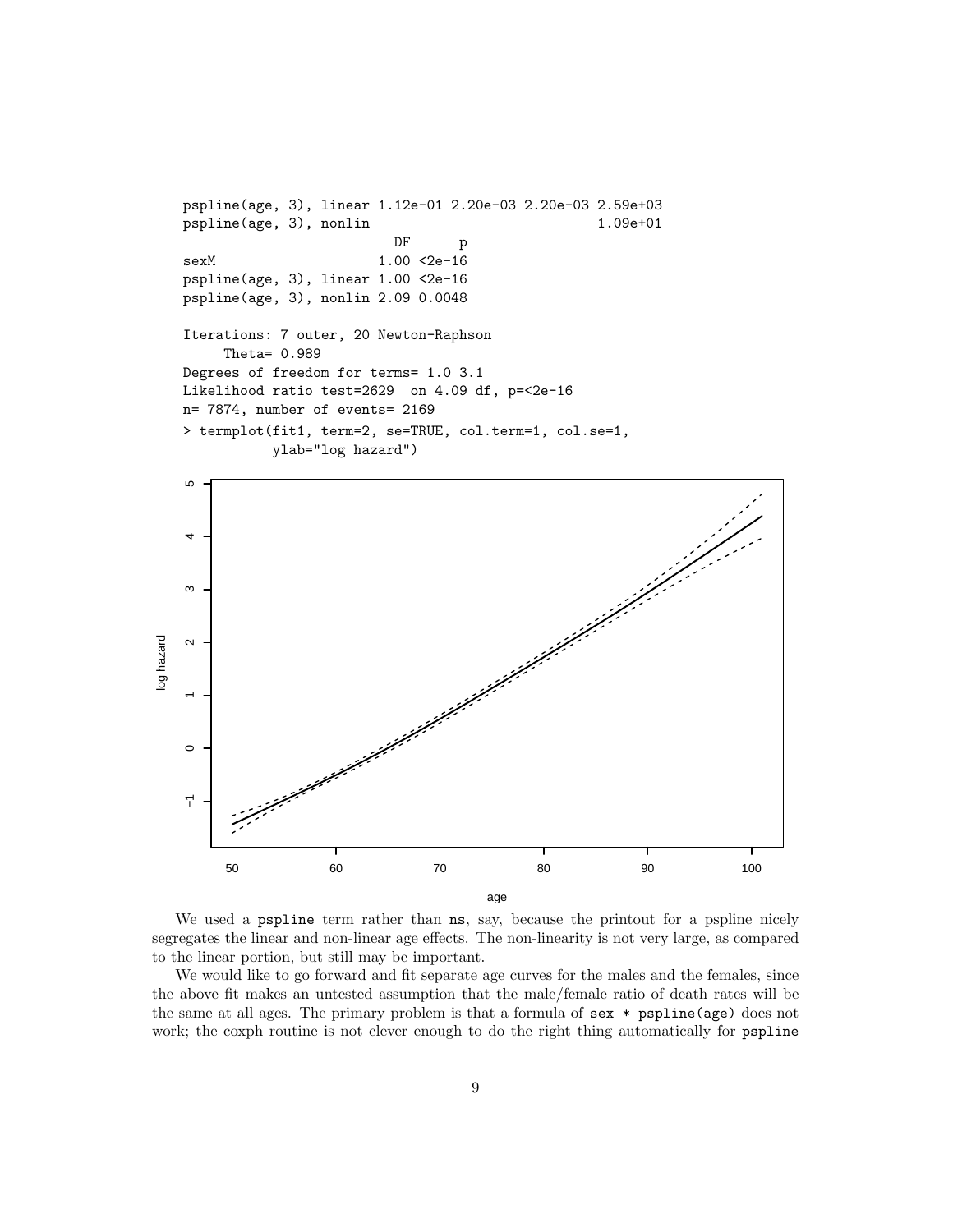interactions. (Perhaps some future version will be sufficiently intelligent, but don't hold your breath).

As a first solution we will use regression splines, i.e., splines that can be represented using a basis matrix.

```
> options(show.signif.stars=FALSE) # display statistical intellegence
> require(splines, quietly=TRUE)
> nfit1 <- coxph(Surv(futime, death) ~ sex + age, flchain)
> nfit2 <- coxph(Surv(futime, death) ~ sex + ns(age, df=3), flchain)
> nfit3 <- coxph(Surv(futime, death) ~ sex * ns(age, df=3), flchain)
> anova(nfit1, nfit2, nfit3)
Analysis of Deviance Table
 Cox model: response is Surv(futime, death)
 Model 1: \tilde{ } sex + age
 Model 2: \degree sex + ns(age, df = 3)
 Model 3: \degree sex * ns(age, df = 3)
  loglik Chisq Df P(>|Chi|)
1 -17558
2 -17554 8.8627 2 0.0119
3 -17552 4.4947 3 0.2128
```
The nonlinear term is significant but the interaction is not. Nevertheless we would like to plot the two estimated curves for nfit3, expecting that they will be approximately parallel. The termplot routine is not able to deal with models that have an interaction and will bow out with a warning message; we use explicit prediction instead, which is nearly as easy.

```
> pdata <- expand.grid(age= 50:99, sex=c("F", "M"))
> pdata[1:5,]
 age sex
1 50 F
2 51 F
3 52 F
4 53 F
5 54 F
> ypred <- predict(nfit3, newdata=pdata, se=TRUE)
> yy <- ypred$fit + outer(ypred$se, c(0, -1.96, 1.96), '*')
> matplot(50:99, exp(matrix(yy, ncol=6)), type='l', lty=c(1,1,2,2,2,2),
         lwd=2, col=1:2, log='y',
         xlab="Age", ylab="Relative risk")
> legend(55, 20, c("Female", "Male"), lty=1, lwd=2, col=1:2, bty='n')
> abline(h=1)
```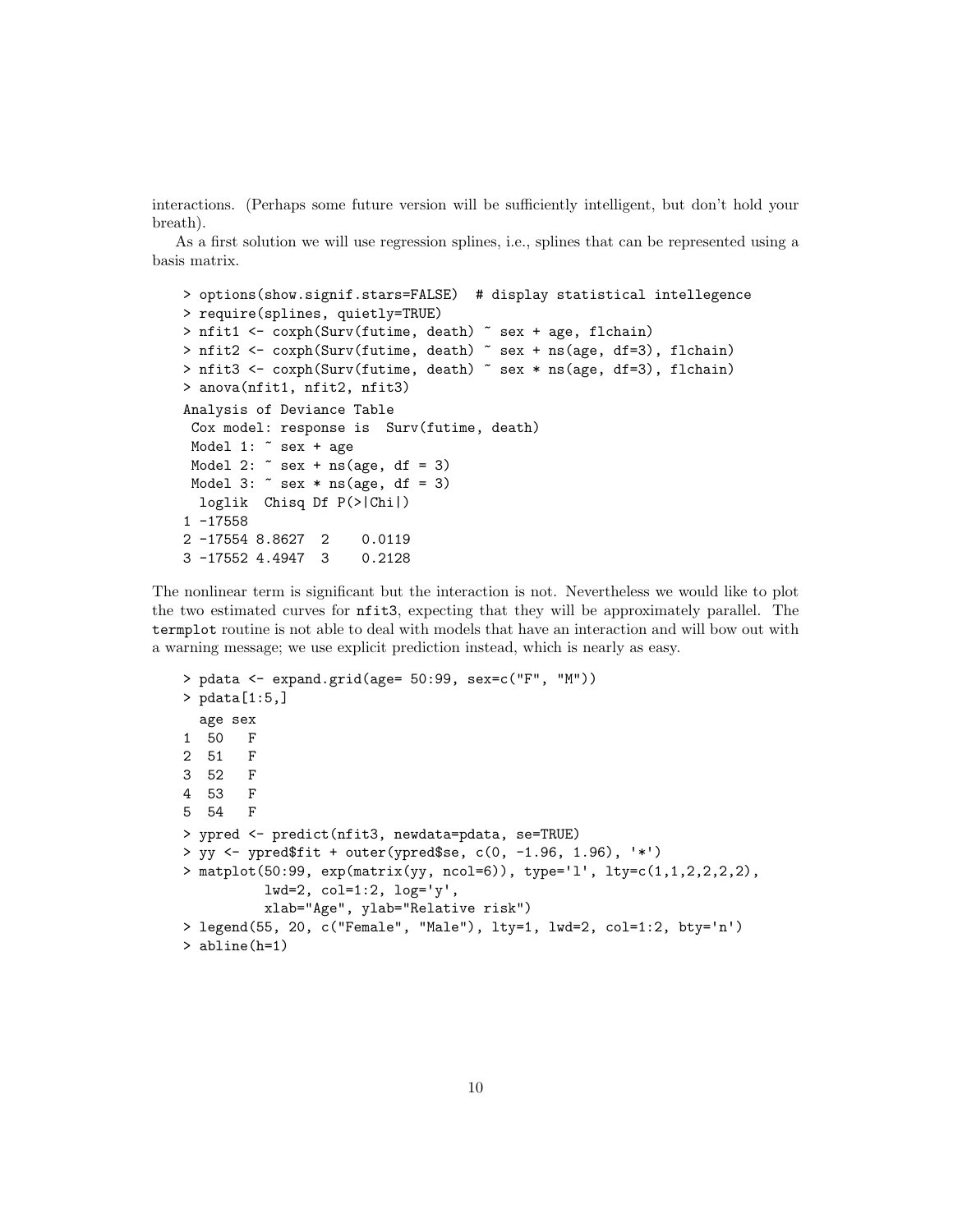

The ns function generates a basis of dummy variables to represent the spline, which will work automatically in interactions. The coefficients that result are not very interpretable, but the result of predict is invariant to this. The issues as compared to using termplot are

- 1. We need to provide our own set of predictor values for the plot, whereas termplot would automatically use the set of unique age and sex values.
- 2. Keeping track of the indexing. The predict function produces two vectors each of length nrow(pdata) with a predicted value and its standard error, one value for each row of pdata. The data set is in order of females, then males. We fold it into an appropriate matrix for use with matplot.
- 3. The vertical centering of the curves corresponds to an average population predictor of  $\eta$  =  $X\beta = 0$ ; i.e., the average over the subjects in the data set. This is a consequence of the variable centering that coxph does for numerical stability. To center at some particular (age, sex) pair obtain the predicted value for that fictional subject and subtract the resulting value from yy.

To create the same figure with pspline curves it is necessary to code the males and females as two separate terms. To do this create our own dummy variables to handle the interaction.

```
> agem <- with(flchain, ifelse(sex=="M", age, 60))
> agef <- with(flchain, ifelse(sex=="F", age, 60))
> fit2 <- coxph(Surv(futime, death) ~ sex + pspline(agef, df=3)
```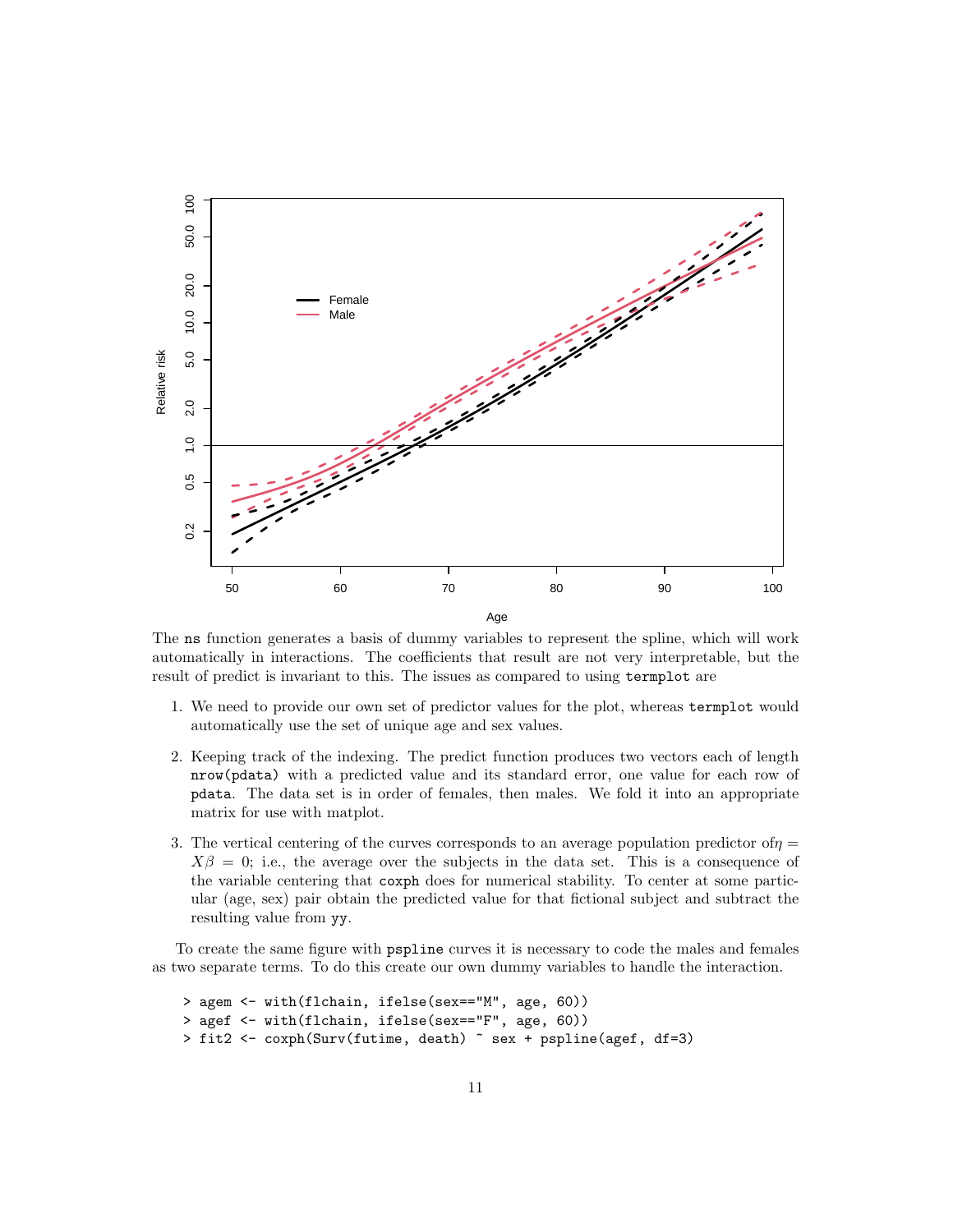```
+ pspline(agem, df=3), data=flchain)
> anova(fit2, fit1)
Analysis of Deviance Table
 Cox model: response is Surv(futime, death)
 Model 1: \tilde{ } sex + pspline(agef, df = 3) + pspline(agem, df = 3)
 Model 2: ~ sex + pspline(age, 3)
  loglik Chisq Df P(>|Chi|)
1 -17551
2 -17554 5.8211 2.8583 0.1096
```
You might well ask why we used 60 as a dummy value of agem for the females instead of 0? If a value of 0 is used it forces the pspline function to create a basis set that includes all the empty space between 0 and 50, and do predictions at 0; these last can become numerically unstable leading to errors or incorrect values. Best is to pick a value close to the mean, though any value within the range will do. For this plot we will use a 65 year old female as the reference.

```
> # predictions
> pdata2 <- pdata
> pdata2$agem <- with(pdata2, ifelse(sex=="M", age, 60))
> pdata2$agef <- with(pdata2, ifelse(sex=="F", age, 60))
> ypred2 <- predict(fit2, pdata2, se=TRUE)
> yy <- ypred2$fit + outer(ypred2$se, c(0, -1.96, 1.96), '*')
> # reference
> refdata <- data.frame(sex='F', agef=65, agem=60)
> ref <- predict(fit2, newdata=refdata, type="lp")
> # plot
> matplot(50:99, exp(maxrix(yy-ref, ncol=6)), type='l', lty=c(1,1,2,2,2,2),
          lwd=2, col=1:2, log='y',
          xlab="Age", ylab="Relative risk")
> legend(55, 20, c("Female", "Male"), lty=1, lwd=2, col=1:2, bty='n')
> abline(h=1)
```